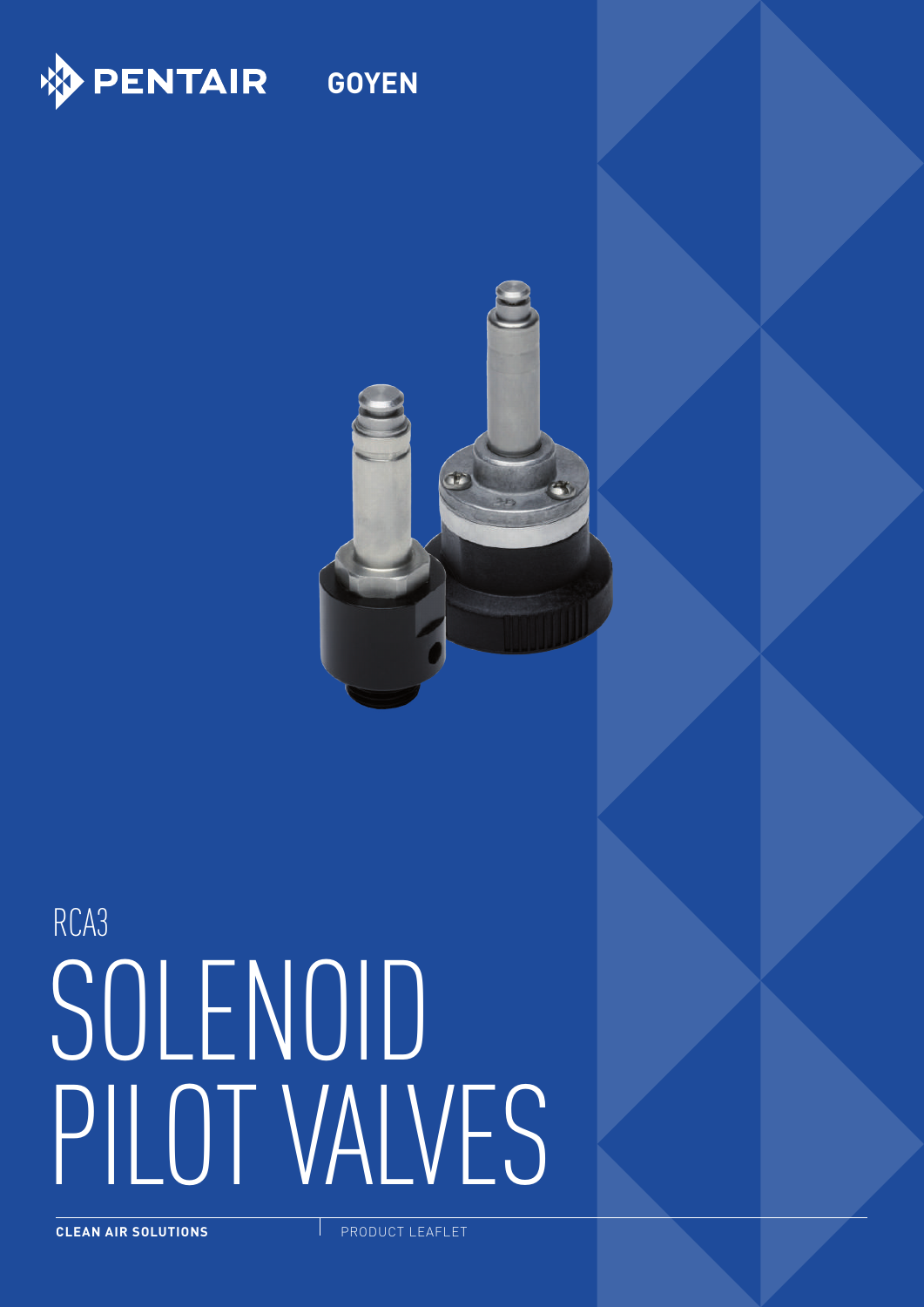PRODUCT LEAFLET

#### **RCA3D - REMOTE SOLENOID PILOT VALVE TO CONTROL THE ACTUATION OF DUST COLLECTOR DIAPHRAGM VALVES**



**SUITABLE FOR**

All Goyen dust collector diaphragm valves.

#### **INSTALLATION**

Prepare pilot mounting hole in panel to Ø 19.3/19.4 (Ø 0.760˝). Panel thickness must exceed 1.5 mm (0.062˝). Ensure o-ring is in place before tightening locknut. Preferably, install pilot valves with solenoid on top. For reliable operation, ensure supply voltage is within –10% and +15% of rated solenoid voltage. Replace components within 1 million cycles (refer to Spare Parts).

#### **CONSTRUCTION**

**Body:** Aluminium (diecast) **Ferrule:** 305 SS **Armature:** 430FR SS **Seals:** Nitrile or Viton **Locknut:** Mild steel zinc passivated **Screws:** 302 SS or 304 SS **Clip:** Mild steel (plated)

#### **DIMENSIONS AND WEIGHTS IN MM AND INCHES**

| <b>SERIES</b>                   | WFIGHT            |
|---------------------------------|-------------------|
| RCA3D0, RCA3D1<br>Ino solenoid) | 0.174 kg/0.384 lb |

#### **PRODUCT PERFORMANCE**

| FI OW                 | <b>MAXIMUM</b><br><b>WORKING</b><br><b>PRESSURE</b> | <b>MINIMUM</b><br><b>WORKING</b><br><b>PRESSURE</b> | <b>TEMPERATURE</b><br><b>MIN</b> | TEMPERATURE<br><b>MAX</b> | <b>FI UID</b><br><b>MEDIA</b> |
|-----------------------|-----------------------------------------------------|-----------------------------------------------------|----------------------------------|---------------------------|-------------------------------|
| $0.32$ Cv/<br>0 27 Kv | 860 kPa/<br>$125$ psi                               | 0 kPa/0 psi                                         | $-40^{\circ}$ C/ $-40^{\circ}$ F | 82°C/180°F                | Air or<br>inert gas           |

#### **ORDER CODE\***

| <b>MODEL</b>        | <b>THREAD TYPE   ORIFICE SIZE</b> |                     |
|---------------------|-----------------------------------|---------------------|
| $RCA3D0-.$          | $1/8$ " NPT                       | $3.2$ mm $[0.126"$  |
| RCA3D1-   1/8" BSPP |                                   | $3.2$ mm $(0.126")$ |

#### **SPARE PARTS**

| K0380 | Nitrile replacement seal,                             |
|-------|-------------------------------------------------------|
| K0384 | armature, spring & ferrule kit.<br>As above in viton. |

\* Please refer to Q Series Solenoid product data sheet on page 3 for information on electrical characteristics and to complete the order code, e.g. 1 8" NPT pilot valve with 240 VAC solenoid = RCA3D0-300

#### **OPERATION**

**Recommended on time range:** 50–500 ms **Recommended time between pulses:** 1 minute or greater

#### **OPTIONS**

None

#### **APPROVALS**

- C-Tick
- CE EMC (2004/108/EC) and LV (2006/95/ EC)



**GOYEN**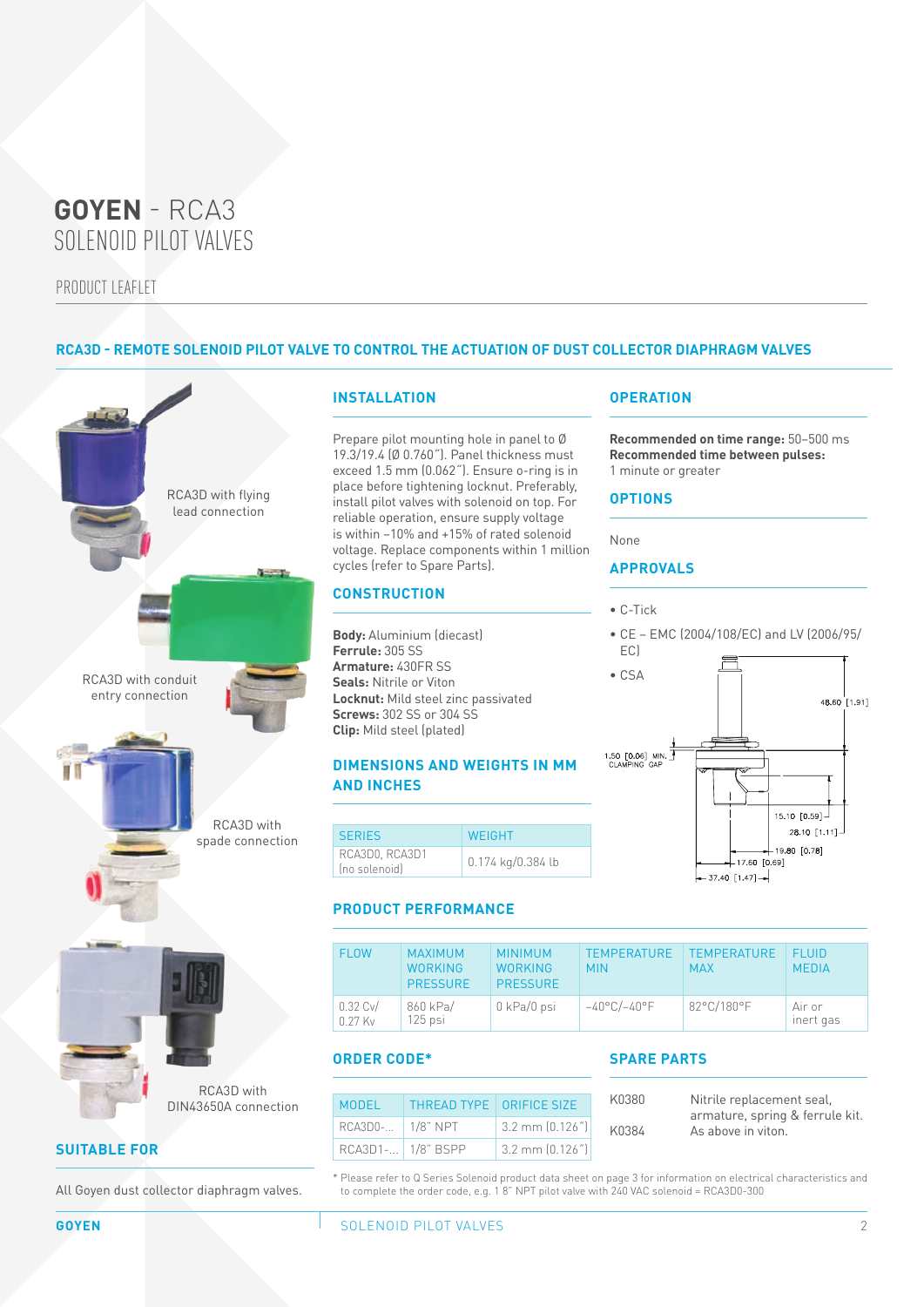PRODUCT LEAFLET

#### **ORDER CODE AND ELECTRICAL CHARACTERISTICS**

#### **RCA3D0 Series = 1/8" NPT**

| <b>MODEL</b> | <b>CONNECTION TYPE</b>     | PROTECTION CLASS | <b>VOLTAGE</b>     | POWER         |
|--------------|----------------------------|------------------|--------------------|---------------|
| RCA3D0-300   | <b>DIN 43650A</b>          | IP65             | 200/240 V 50/60 Hz | 17.4/22.6 V A |
| RCA3D0-301   | <b>DIN 43650A</b>          | IP65             | 100/120 V 50/60 Hz | 15.2/19.7 V A |
| RCA3D0-302   | <b>DIN 43650A</b>          | IP65             | 24 V 50/60 Hz      | 23.1/17.2 V A |
| RCA3D0-303   | <b>DIN 43650A</b>          | IP65             | 110 V DC           | 24 W          |
| RCA3D0-304   | <b>DIN 43650A</b>          | IP65             | 48 V DC            | 20 W          |
| RCA3D0-305   | DIN 43650A                 | IP65             | 24 V DC            | 20 W          |
| RCA3D0-306   | <b>DIN 43650A</b>          | IP65             | 12 V DC            | 20 W          |
| RCA3D0-310   | Conduit $[M20 \times 1.5]$ | IP31             | 200/240 V 50/60 Hz | 17.4/22.6 V A |
| RCA3D0-311   | Conduit $(M20 \times 1.5)$ | <b>IP31</b>      | 100/120 V 50/60 Hz | 15.2/19.7 V A |
| RCA3D0-312   | Conduit $(M20 \times 1.5)$ | <b>IP31</b>      | 24 V 50/60 Hz      | 23.1/17.2 V A |
| RCA3D0-313   | Conduit $[M20 \times 1.5]$ | IP31             | 24 V DC            | 20 W          |
| RCA3D0-314   | Conduit $(M20 \times 1.5)$ | IP31             | 12 V DC            | 20 W          |
| RCA3D0-320   | Conduit [1/2" NPSC]        | IP31             | 200/240 V 50/60 Hz | 17.4/22.6 V A |
| RCA3D0-321   | Conduit [1/2" NPSC]        | IP31             | 100/120 V 50/60 Hz | 15.2/19.7 V A |
| RCA3D0-322   | Conduit [1/2" NPSC]        | IP31             | 24 V 50/60 Hz      | 23.1/17.2 V A |
| RCA3D0-323   | Conduit [1/2" NPSC]        | IP31             | 24 V DC            | 20 W          |
| RCA3D0-324   | Conduit [1/2" NPSC]        | IP31             | 12 V DC            | 20 W          |
| RCA3D0-330   | Screw / spade              | <b>NA</b>        | 200/240 V 50/60 Hz | 17.4/22.6 V A |
| RCA3D0-331   | Screw / spade              | <b>NA</b>        | 100/120 V 50/60 Hz | 15.2/19.7 V A |
| RCA3D0-332   | Screw / spade              | NA               | 24 V 50/60 Hz      | 23.1/17.2 V A |
| RCA3D0-333   | Screw / spade              | <b>NA</b>        | 240 V DC           | 24 W          |
| RCA3D0-334   | Screw / spade              | <b>NA</b>        | 110 V DC           | 24 W          |
| RCA3D0-335   | Screw / spade              | <b>NA</b>        | 48 V DC            | 20 W          |
| RCA3D0-336   | Screw / spade              | <b>NA</b>        | 24 V DC            | 20 W          |
| RCA3D0-337   | Screw / spade              | <b>NA</b>        | 12 V DC            | 20 W          |
| RCA3D0-340   | Flying Lead                | <b>IP64</b>      | 200/240 V 50/60 Hz | 17.4/22.6 V A |
| RCA3D0-341   | Flying Lead                | IP64             | 100/120 V 50/60 Hz | 15.2/19.7 V A |
| RCA3D0-342   | Flying Lead                | IP64             | 24 V 50/60 Hz      | 23.1/17.2 V A |
| RCA3D0-343   | Flying Lead                | IP64             | 24 V DC            | 20 W          |
| RCA3D0-344   | Flying Lead                | IP64             | 12 V DC            | 20 W          |

**Notes:** RCA3D0-305 is an RCA3D remote pilot with 1/8˝ NPT threads and a 24 V DC DIN43650A connection.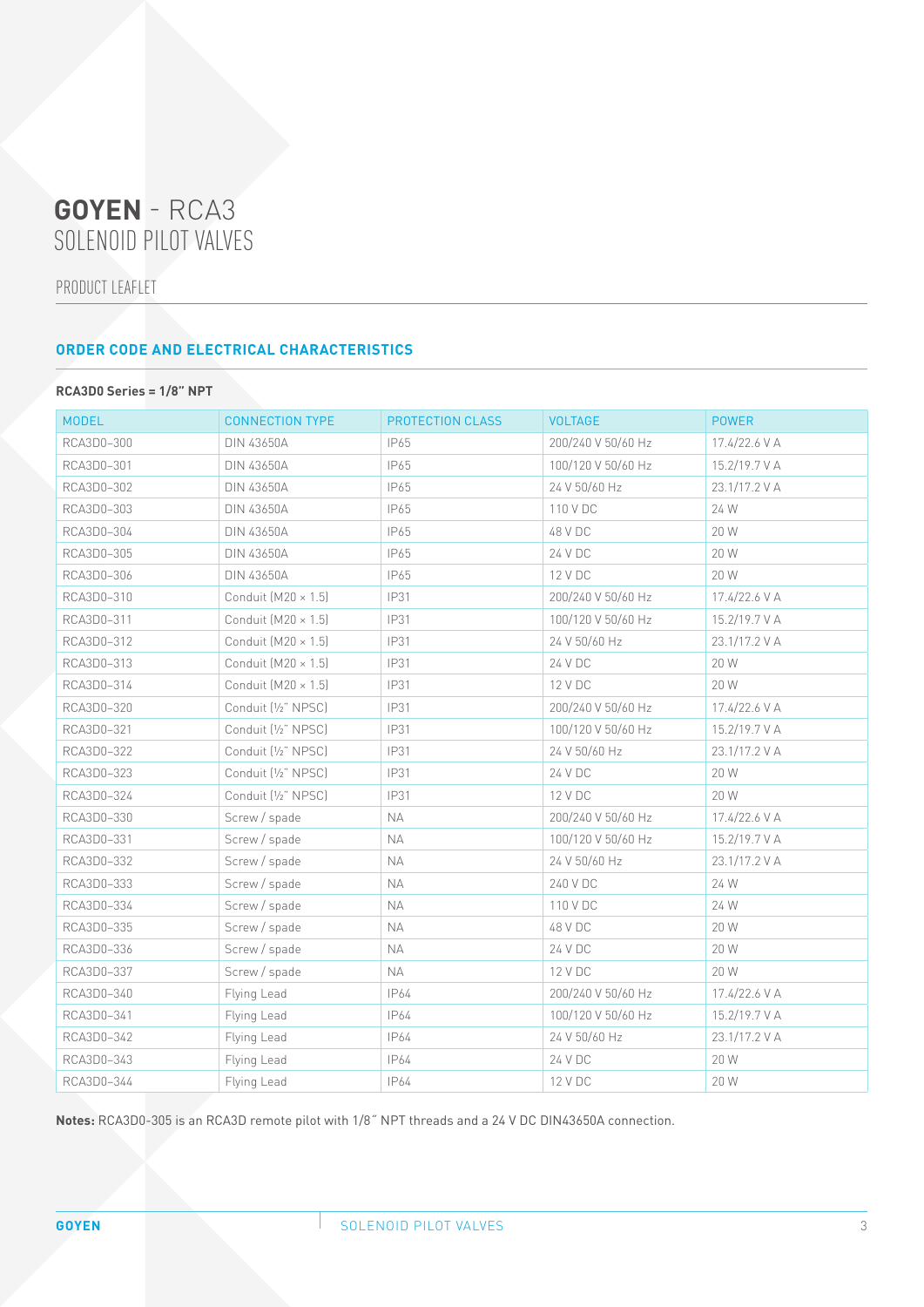PRODUCT LEAFLET

#### **ORDER CODE AND ELECTRICAL CHARACTERISTICS**

#### **RCA3D1 Series = 1/8˝ BSPP**

| <b>MODEL</b> | <b>CONNECTION TYPE</b>     | PROTECTION CLASS | <b>VOLTAGE</b>     | <b>POWER</b>  |
|--------------|----------------------------|------------------|--------------------|---------------|
| RCA3D1-300   | DIN 43650A                 | IP64             | 200/240 V 50/60 Hz | 17.4/22.6 V A |
| RCA3D1-301   | <b>DIN 43650A</b>          | IP64             | 100/120 V 50/60 Hz | 15.2/19.7 V A |
| RCA3D1-302   | <b>DIN 43650A</b>          | <b>IP64</b>      | 24 V 50/60 Hz      | 23.1/17.2 V A |
| RCA3D1-303   | DIN 43650A                 | <b>IP64</b>      | 110 V DC           | 24 W          |
| RCA3D1-304   | <b>DIN 43650A</b>          | IP64             | 48 V DC            | 20 W          |
| RCA3D1-305   | DIN 43650A                 | <b>IP64</b>      | 24 V DC            | 20 W          |
| RCA3D1-306   | <b>DIN 43650A</b>          | <b>IP64</b>      | 12 V DC            | 20 W          |
| RCA3D1-310   | Conduit $(M20 \times 1.5)$ | <b>IP31</b>      | 200/240 V 50/60 Hz | 17.4/22.6 V A |
| RCA3D1-311   | Conduit $(M20 \times 1.5)$ | <b>IP31</b>      | 100/120 V 50/60 Hz | 15.2/19.7 V A |
| RCA3D1-312   | Conduit $[M20 \times 1.5]$ | IP31             | 24 V 50/60 Hz      | 23.1/17.2 V A |
| RCA3D1-313   | Conduit $[M20 \times 1.5]$ | <b>IP31</b>      | 24 V DC            | 20 W          |
| RCA3D1-314   | Conduit $(M20 \times 1.5)$ | IP31             | 12 V DC            | 20 W          |
| RCA3D1-320   | Conduit [1/2" NPSC]        | <b>IP31</b>      | 200/240 V 50/60 Hz | 17.4/22.6 V A |
| RCA3D1-321   | Conduit [1/2" NPSC]        | <b>IP31</b>      | 100/120 V 50/60 Hz | 15.2/19.7 V A |
| RCA3D1-322   | Conduit [1/2" NPSC]        | <b>IP31</b>      | 24 V 50/60 Hz      | 23.1/17.2 V A |
| RCA3D1-323   | Conduit [1/2" NPSC]        | <b>IP31</b>      | 24 V DC            | 20 W          |
| RCA3D1-324   | Conduit [1/2" NPSC]        | IP31             | 12 V DC            | 20 W          |
| RCA3D1-330   | Screw / spade              | <b>NA</b>        | 200/240 V 50/60 Hz | 17.4/22.6 V A |
| RCA3D1-331   | Screw / spade              | <b>NA</b>        | 100/120 V 50/60 Hz | 15.2/19.7 V A |
| RCA3D1-332   | Screw / spade              | <b>NA</b>        | 24 V 50/60 Hz      | 23.1/17.2 V A |
| RCA3D1-333   | Screw / spade              | <b>NA</b>        | 240 V DC           | 24 W          |
| RCA3D1-334   | Screw / spade              | <b>NA</b>        | 110 V DC           | 24 W          |
| RCA3D1-335   | Screw / spade              | <b>NA</b>        | 48 V DC            | 20 W          |
| RCA3D1-336   | Screw / spade              | <b>NA</b>        | 24 V DC            | 20 W          |
| RCA3D1-337   | Screw / spade              | NA               | 12 V DC            | 20 W          |
| RCA3D1-340   | Flying Lead                | IP64             | 200/240 V 50/60 Hz | 17.4/22.6 V A |
| RCA3D1-341   | Flying Lead                | IP64             | 100/120 V 50/60 Hz | 15.2/19.7 V A |
| RCA3D1-342   | Flying Lead                | IP64             | 24 V 50/60 Hz      | 23.1/17.2 V A |
| RCA3D1-343   | Flying Lead                | IP64             | 24 V DC            | 20 W          |
| RCA3D1-344   | Flying Lead                | IP64             | 12 V DC            | 20 W          |

**Note:** RCA3D1-331 is an RCA3D remote pilot with 1 8˝ BSPP threads and 110/240 V AC spade screw coil.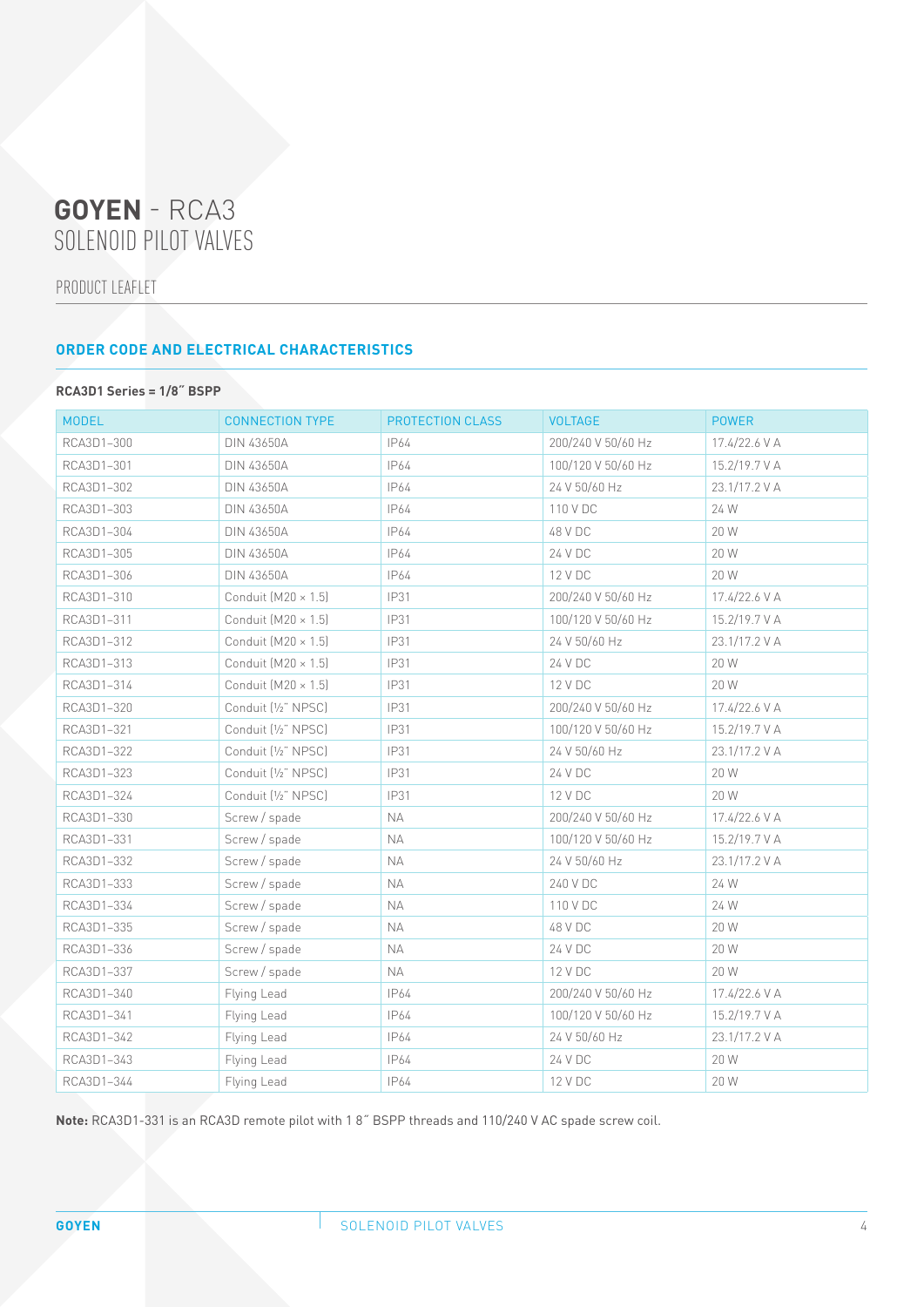PRODUCT LEAFLET

#### **RCA3DM - PILOT VALVE**





#### **DIMENSIONS IN MM (AND INCHES)**



#### **FOR INTEGRAL PILOT (CA) APPLICATIONS**

The RCA3DM is a pilot valve with an integral silencer and dust shroud which mounts directly (screw-in) to the 4 series valve cover.

RCA3DM and RCA3PV are suitable piloting options for all 4 Series valves and the RCA35T diaphragm valve.

#### **COIL CONSTRUCTION**

**Body:** Aluminium (diecast) **Encapsulation:** PA-66 **C-Frame:** Mild steel, zinc passivated **Bobbin:** PA-66 **Insulation class:** B/130°C **IP Rating:** IP65 **Rating:** Non-continuous use only **Clip:** Mild steel (mechanically plated)

#### **OPERATION**

**Recommended on time range:** 50–500 ms **Recommended time between pulses:** 1 minute or greater

#### **APPROVALS**

- C-Tick
- EMC (89/336/CE)
- CE EMC (2004/108/EC) and LV (2006/95/EC)
- CSA

#### **SPARE PARTS**

| K0380 |                                 |
|-------|---------------------------------|
|       | Nitrile replacement seal.       |
|       | armature, spring & ferrule kit. |
| K0384 | As above in viton.              |
|       |                                 |

Please refer to next page for replacement coil options.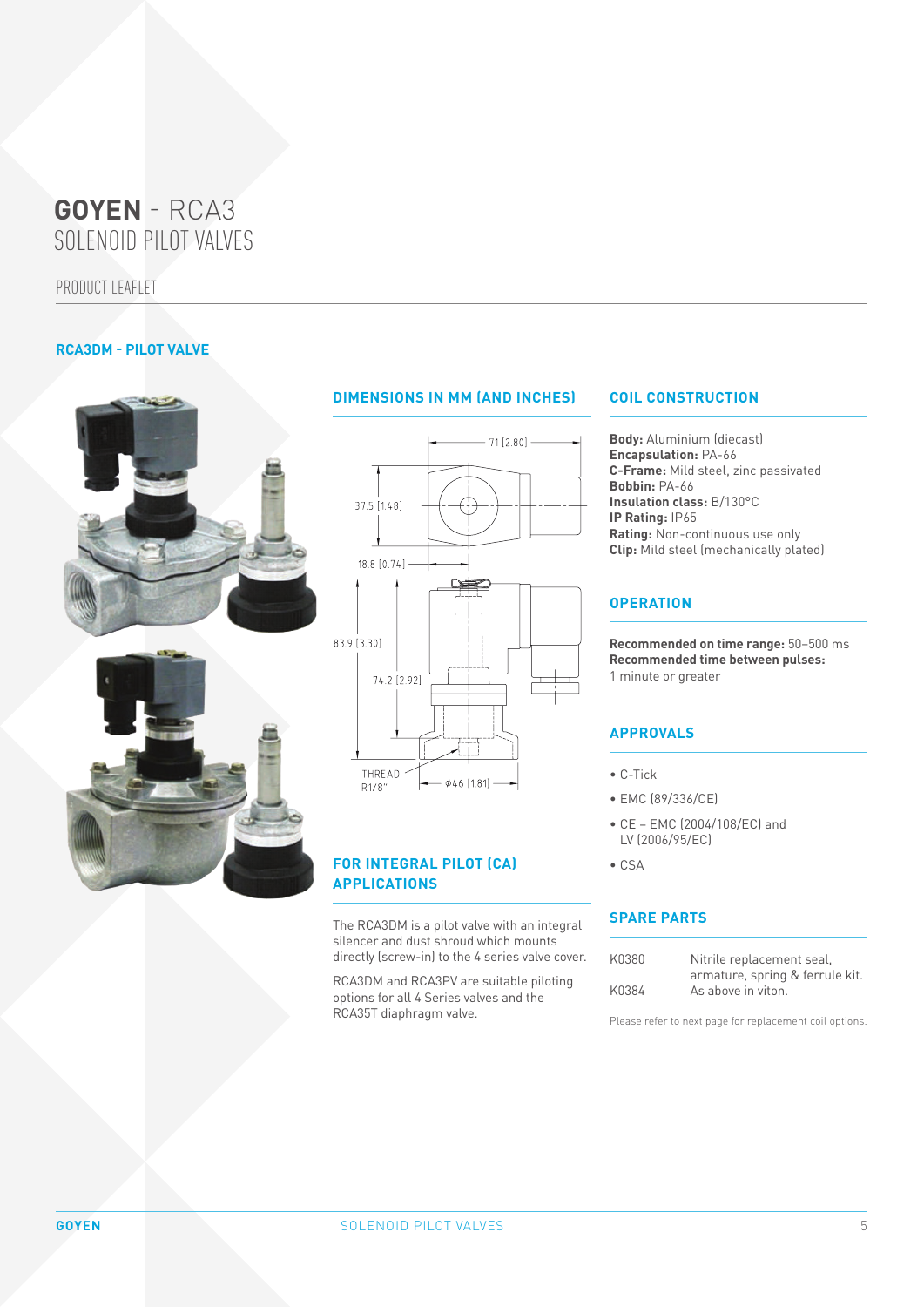PRODUCT LEAFLET

#### **RCA3DM - HOW TO ORDER**



#### **PRODUCT PERFORMANCE**

| MAXIMUM WORKING   MINIMUM WORKING   TEMPERATURE MIN<br>$\overline{F}$ FI OW |                                 |                     |          |              | <b>TEMPERATURE MAX</b> |          | <b>FI UID MEDIA</b>                                                         |
|-----------------------------------------------------------------------------|---------------------------------|---------------------|----------|--------------|------------------------|----------|-----------------------------------------------------------------------------|
|                                                                             | <b>PRESSURE</b>                 | <b>PRESSURE</b>     | NITRIL F | <b>VITON</b> | NITRILE                | I VITON. |                                                                             |
|                                                                             | 0.32 Cv/0.27 Kv 360 kPa/125 psi | $\vert$ 0 kPa/0 psi |          |              |                        |          | –40°C/–40°F   –29°C/–20°F   82°C/180°F   232°C/450°F       Air or inert gas |

#### **ELECTRICAL CHARACTERISTICS**

| DIN SOCKET CONNECTOR              | Pq9 connection (cable entry)                        |
|-----------------------------------|-----------------------------------------------------|
| DIN SOCKET SPECIFICATION          | EN175301 - 803 (previously DIN 43650A) / A/ISO 4400 |
| DIN SOCKET OPTIONAL               | 94/9/CE ATEX II 3GD T6                              |
| <b>ISOLATION CLASS DIN SOCKET</b> | VDE 0110 - 1/89                                     |
| DIN SOCKET PROTECTION             | <b>IP65 EN60529</b>                                 |

| <b>MODEL</b> | <b>TYPE</b> | <b>CONNECTION TYPE</b>     | <b>PROTECTION CLASS</b> | <b>VOLTAGE</b>     | <b>POWER</b>  | <b>COLOUR</b> |
|--------------|-------------|----------------------------|-------------------------|--------------------|---------------|---------------|
| 300          | QR          | <b>DIN 43650A</b>          | IP64                    | 200/240 V 50/60 Hz | 17.4/22.6 V A | Grey          |
| 301          | QR          | DIN 43650A                 | IP64                    | 100/120 V 50/60 Hz | 15.2/19.7 V A | Grey          |
| 302          | QR          | DIN 43650A                 | IP64                    | 24 V 50/60 Hz      | 23.1/17.2 V A | Grey          |
| 303          | QR          | <b>DIN 43650A</b>          | IP64                    | 110 V DC           | 24 W          | Grey          |
| 304          | QR          | DIN 43650A                 | IP64                    | 48 V DC            | 20 W          | Grey          |
| 305          | QR          | DIN 43650A                 | IP64                    | 24 V DC            | 20 W          | Grey          |
| 306          | QR          | <b>DIN 43650A</b>          | IP64                    | 12 V DC            | 20 W          | Grey          |
| 310          | QD          | Conduit $[M20 \times 1.5]$ | <b>IP31</b>             | 200/240 V 50/60 Hz | 17.4/22.6 V A | Green         |
| 311          | QD          | Conduit $[M20 \times 1.5]$ | IP31                    | 100/120 V 50/60 Hz | 15.2/19.7 V A | Green         |
| 312          | QD          | Conduit $[M20 \times 1.5]$ | IP31                    | 24 V 50/60 Hz      | 23.1/17.2 V A | Green         |
| 313          | QD          | Conduit $[M20 \times 1.5]$ | IP31                    | 24 V DC            | 20 W          | Green         |
| 314          | QD          | Conduit $[M20 \times 1.5]$ | IP31                    | 12 V DC            | 20 W          | Green         |
| 320          | QD          | Conduit [1/2" NPSC]        | IP31                    | 200/240 V 50/60 Hz | 17.4/22.6 V A | Green         |
| 321          | QD          | Conduit [1/2" NPSC]        | IP31                    | 100/120 V 50/60 Hz | 15.2/19.7 V A | Green         |
| 322          | QD          | Conduit [1/2" NPSC]        | IP31                    | 24 V 50/60 Hz      | 23.1/17.2 V A | Green         |
| 323          | QD          | Conduit [1/2" NPSC]        | IP31                    | 24 V DC            | 20 W          | Green         |
| 324          | QD          | Conduit [1/2" NPSC]        | IP31                    | 12 V DC            | 20 W          | Green         |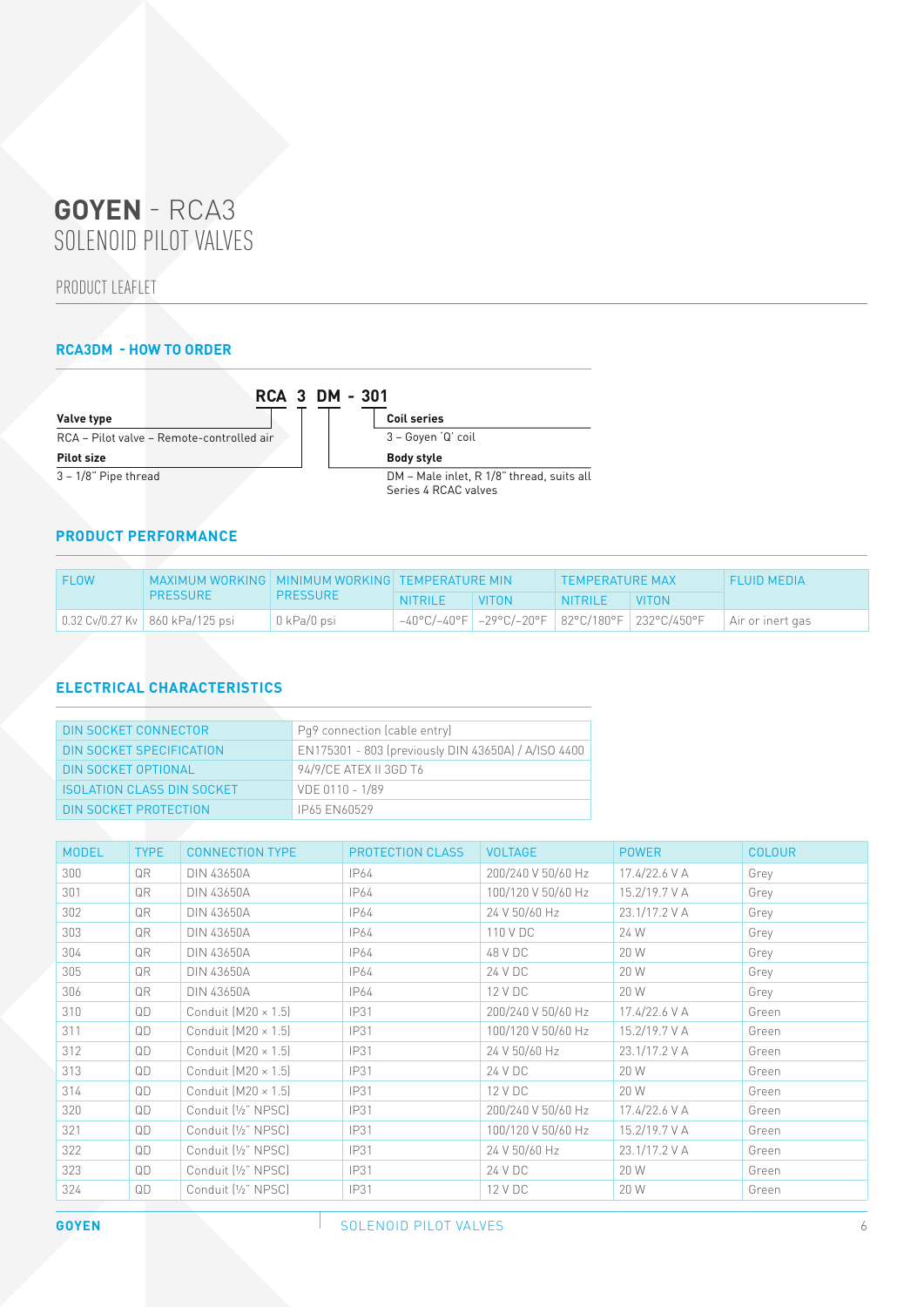PRODUCT LEAFLET

#### **3DS - PILOT VALVE WITH INTEGRAL SILENCER AND DUST SHROUD TO MOUNT DIRECTLY TO DUST COLLECTOR DIAPHRAGM VALVE**





3DS–300 to 3DS-306

#### **CONSTRUCTION**

**Body:** AI 2011-T3 **Ferrule:** 302 SS **Armature:** 430FR SS **Encapsulation:** PA-6 **Insulation:** Class B/130°C **Seals:** Nitrile **Shroud:** PA-6

#### **OPERATION**

**Recommended on time range:** 50–500 ms **Recommended time between pulses:** 1 minute or greater

51.2

#### **OPTIONS**

None

#### **APPROVALS**

• C-Tick

• EMC (89/336/CE)

#### **DIMENSIONS AND WEIGHTS IN MM**

| <b>SERIES</b>      | <b>WFIGHT</b>       |
|--------------------|---------------------|
| $3DS-0$            | 0.096 kg/0.211 lb   |
| 3DS-300 to 3DS-306 | 0.246 kg/0.542 lb   |
| 3DS-310 to 3DS-324 | $0.266$ kg/0.586 lb |

3DS–310 to 3DS-324

### **SUITABLE FOR**

RCAC20T3, RCAC20ST3, RCAC20DD3, RCAC20FS3, RCAC25T3, RCAC25DD3, RCAC25FS3 dust collector valves only.

#### **INSTALLATION**

Ensure o-ring is in place on diaphragm valve cover. Gripping the shroud, hand tighten 3DS pilot valve onto cover of diaphragm valve. For reliable operation, ensure supply voltage is within –10% and +15% of rated solenoid voltage. Solenoid is free to rotate on pilot valve. 3DS thread will suit 1/8 BSP T, 1/8 BSP P and 1 8 NPT ports. Replace pilot components within 1 million cycles (refer to Spare Parts).





#### **PRODUCT PERFORMANCE**

| <b>FLOW</b>             | <b>MAXIMUM</b><br><b>WORKING</b><br><b>PRESSURE</b> | <b>MINIMUM</b><br><b>WORKING</b><br><b>PRESSURE</b> | <b>TEMPERATURE</b><br><b>MIN</b> | <b>TEMPERATURE</b><br><b>MAX</b> | FI UID.<br><b>MEDIA</b> |
|-------------------------|-----------------------------------------------------|-----------------------------------------------------|----------------------------------|----------------------------------|-------------------------|
| $0.32$ Cv/<br>$0.27$ Ky | 860 kPa/<br>$125$ psi                               | 0 kPa/0 psi                                         | $-40^{\circ}$ C/ $-40^{\circ}$ F | 82°C/180°F                       | Air or<br>inert gas     |

#### **SPARE PARTS**

| K0380 | Nitrile replacement seal, armature, spring & ferrule kit. |
|-------|-----------------------------------------------------------|
| K0384 | As above in viton.                                        |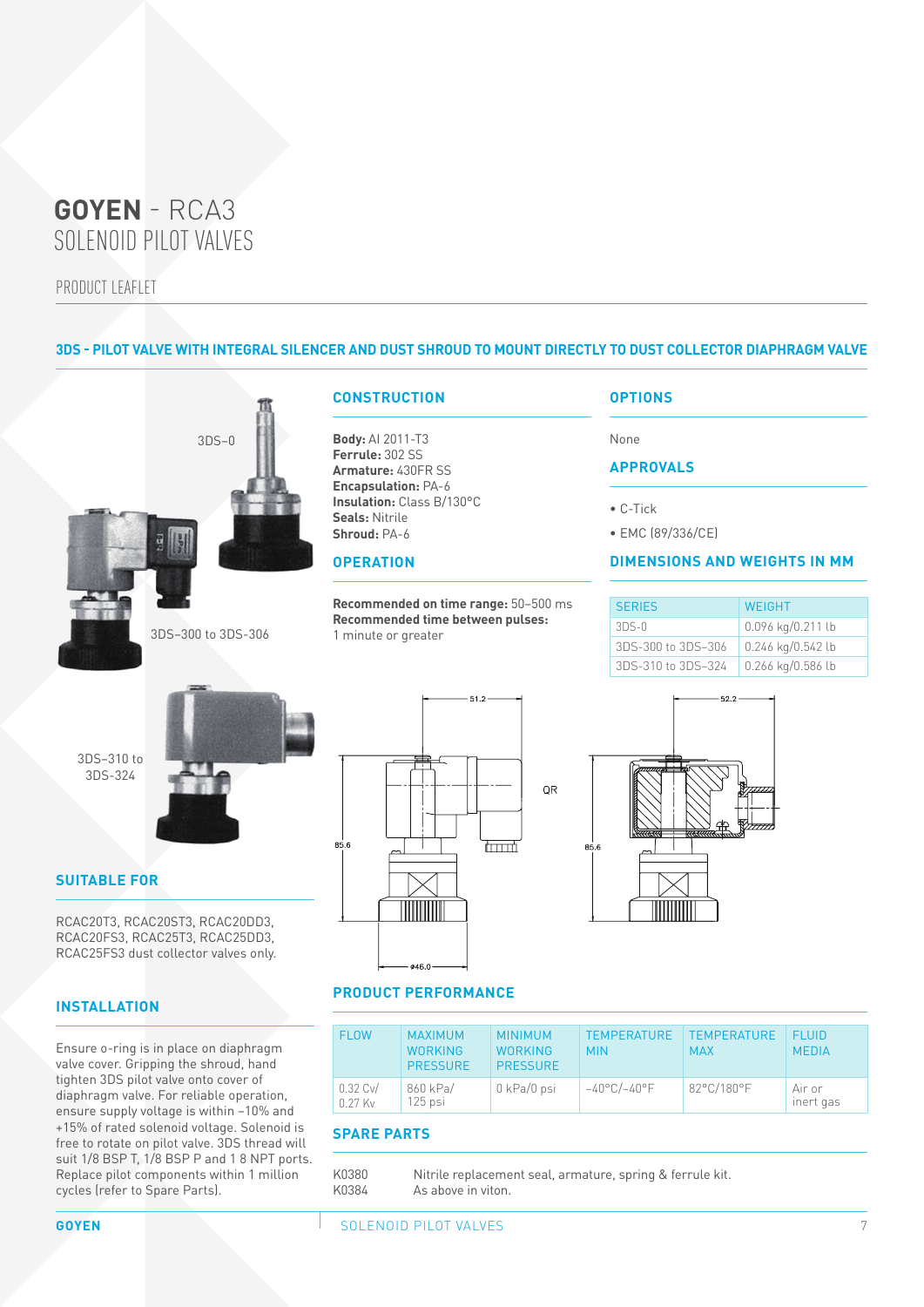PRODUCT LEAFLET

#### **ORDER CODE AND ELECTRICAL CHARACTERISTICS**

#### **3DS**

| <b>MODEL</b> | <b>CONNECTION TYPE</b>     | <b>PROTECTION CLASS</b> | <b>VOLTAGE</b>     | <b>POWER</b> |
|--------------|----------------------------|-------------------------|--------------------|--------------|
| 3DS-300      | <b>DIN 43650A</b>          | IP64                    | 200/240 V 50/60 Hz | 23.1 V A     |
| 3DS-301      | DIN 43650A                 | IP64                    | 100/120 V 50/60 Hz | 19.8 V A     |
| 3DS-302      | <b>DIN 43650A</b>          | IP64                    | 24 V 50/60 Hz      | 23.1 V A     |
| 3DS-303      | <b>DIN 43650A</b>          | IP64                    | 110 V DC           | 24 W         |
| 3DS-304      | <b>DIN 43650A</b>          | IP64                    | 48 V DC            | 20 W         |
| 3DS-305      | <b>DIN 43650A</b>          | IP64                    | 24 V DC            | 20 W         |
| 3DS-306      | DIN 43650A                 | IP64                    | 12 V DC            | 20 W         |
| 3DS-310      | Conduit $[M20 \times 1.5]$ | IP31                    | 200/240 V 50/60 Hz | 23.1 V A     |
| 3DS-311      | Conduit $(M20 \times 1.5)$ | IP31                    | 100/120 V 50/60 Hz | 19.8 V A     |
| 3DS-312      | Conduit $[M20 \times 1.5]$ | IP31                    | 24 V 50/60 Hz      | 23.1 V A     |
| 3DS-313      | Conduit $[M20 \times 1.5]$ | IP31                    | 24 V DC            | 20 W         |
| 3DS-314      | Conduit $[M20 \times 1.5]$ | <b>IP31</b>             | 12 V DC            | 20 W         |
| 3DS-320      | Conduit [1/2" NPSC]        | IP31                    | 200/240 V 50/60 Hz | 23.1 V A     |
| 3DS-321      | Conduit [1/2" NPSC]        | <b>IP31</b>             | 100/120 V 50/60 Hz | 19.8 V A     |
| 3DS-322      | Conduit [1/2" NPSC]        | <b>IP31</b>             | 24 V 50/60 Hz      | 23.1 V A     |
| 3DS-323      | Conduit [1/2" NPSC]        | IP31                    | 24 V DC            | 20 W         |
| 3DS-324      | Conduit [1/2" NPSC]        | IP31                    | 12 V DC            | 20 W         |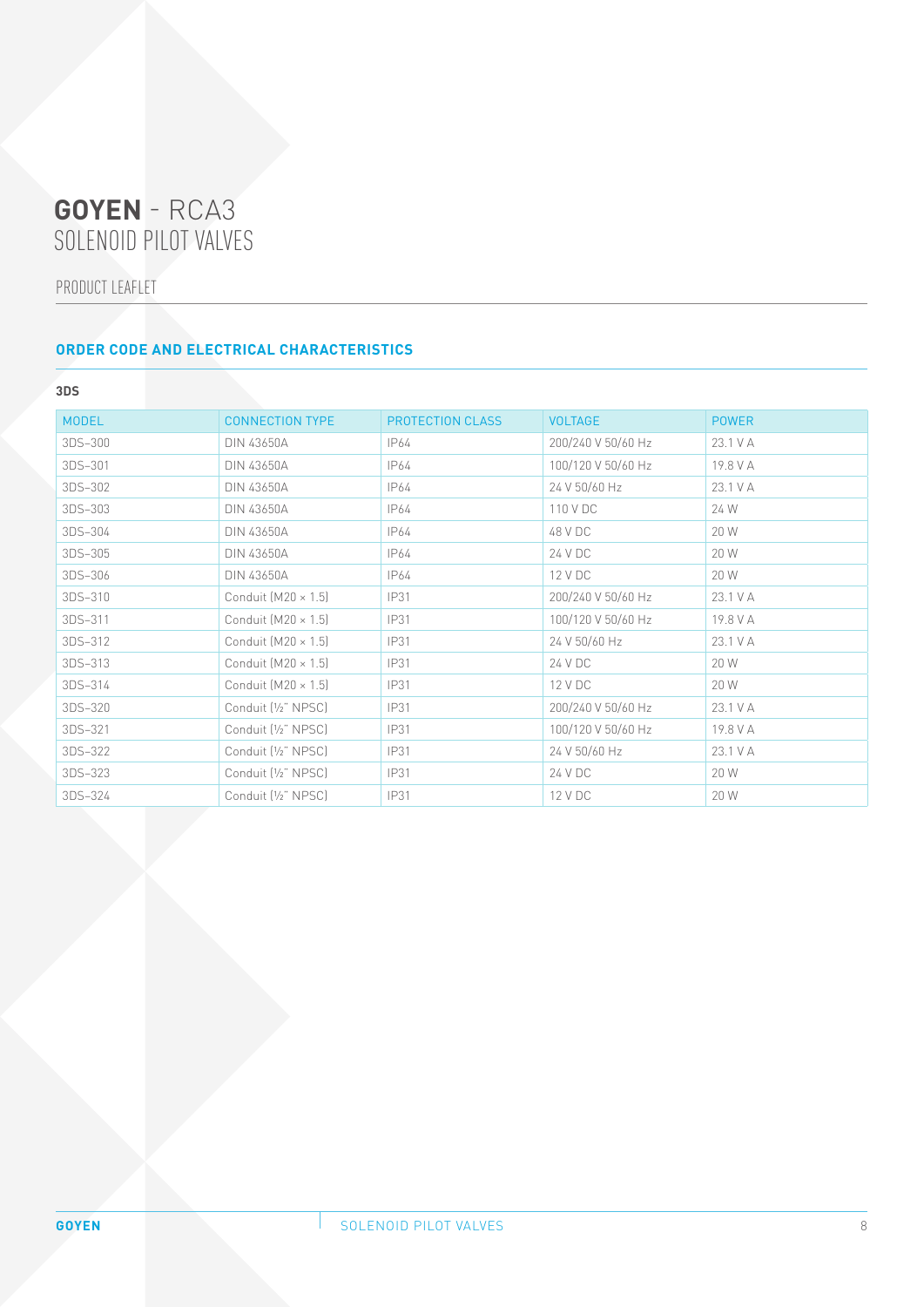PRODUCT LEAFLET

#### **RCA3PV/3PV2 - PILOT VALVE**





#### **DIMENSIONS IN MM (AND INCHES)**



 $R1/8"$  or  $G1/4"$ 

#### **FOR INTEGRAL PILOT (CA) APPLICATIONS**

The RCA3PV pilot is another option for integral pilot (CA) applications. The RCA3PV pilot is a screw-in pilot available in 1/8˝ and ¼˝ port sizing.

RCA3DM and RCA3PV are suitable piloting options for all 4 Series valves and the RCA35T diaphragm valve.

#### **COIL CONSTRUCTION**

**Encapsulation:** Nylon **Insulation class:** H /180°C **IP Rating:** IP65 **Rating:** Non-continuous use only **Clip:** Mild steel (mechanically plated))

#### **OPERATION**

**Recommended on time range:** 50–500 ms **Recommended time between pulses:** 1 minute or greater

#### **APPROVALS**

• CE – LV (2006/95/EC) – ROHS (2002/95/CE)

#### **SPARE PARTS**

No pilot valve overhaul kits are available for the RCA3PV pilot; however, coil kits are available as listed below:

- K0203 Dual rating: 110 V DC 18 W or 220/240 V 50/60 Hz – kit includes coil, stabilus clip and washer.
- K0204 Dual rating: 48 V DC 18 W or 115 V 50/60 Hz – kit includes coil, stabilus clip and washer.
- K0205 Dual rating: 24 V DC 18 W or 48 V 50/60 Hz – kit includes coil, stabilus clip and washer.
- K0206 Dual rating: 12 V DC 18 W or 24 V 50/60 Hz – kit includes coil, stabilus clip and washer.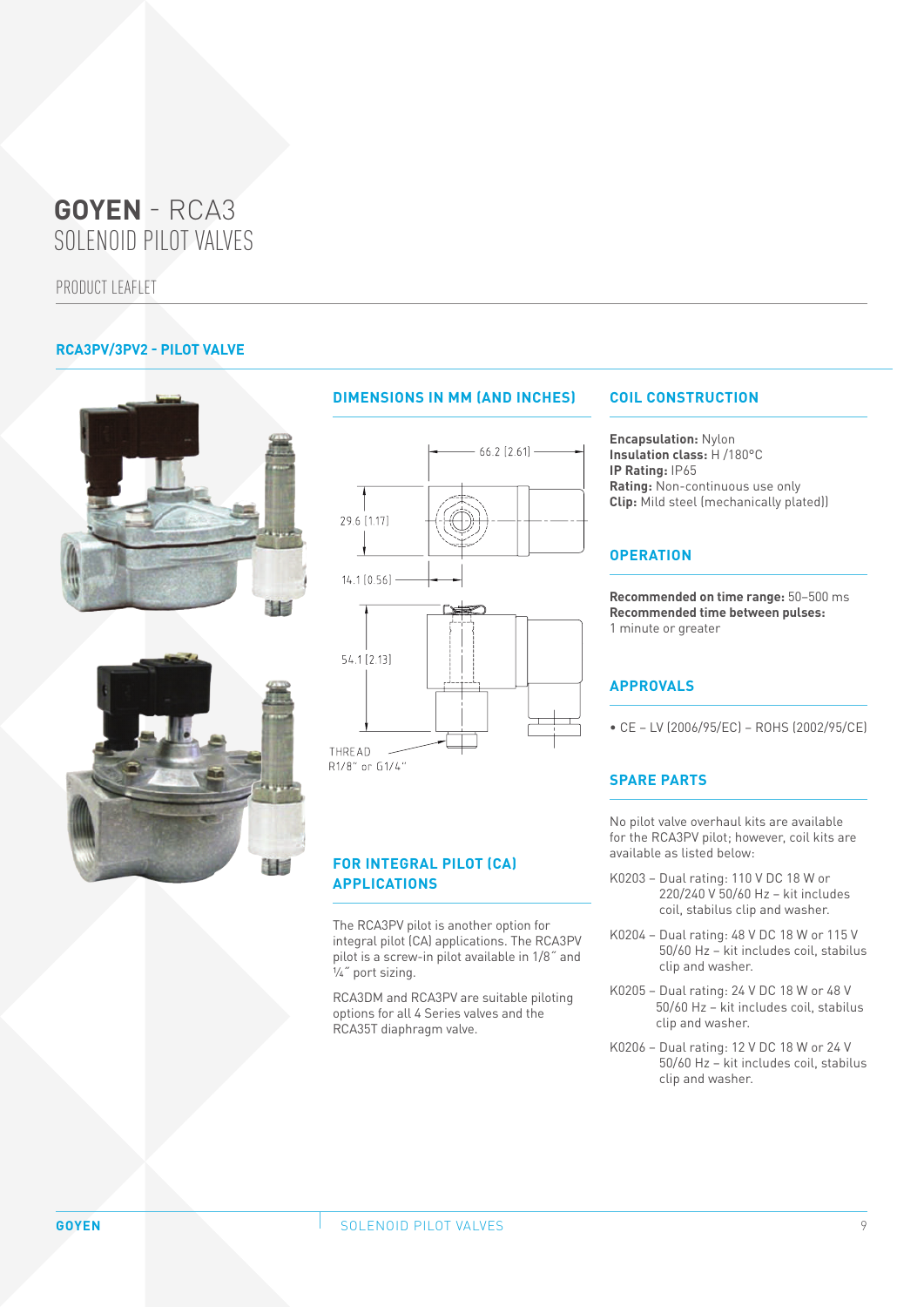PRODUCT LEAFLET

#### **RCA3PV/3PV2 - HOW TO ORDER**



#### **PRODUCT PERFORMANCE**

| FLOW | MAXIMUM WORKING PRESSURE   MINIMUM WORKING PRESSURE   TEMPERATURE MIN.   TEMPERATURE MAX.   FLUID MEDIA |             |                       |            |                  |
|------|---------------------------------------------------------------------------------------------------------|-------------|-----------------------|------------|------------------|
|      | 0.28 Cv/0.24 Kv 860 kPa/125 psi                                                                         | 0 kPa/0 psi | $-40^{\circ}$ C/-40°F | 82°C/180°F | Air or inert gas |

#### **ELECTRICAL CHARACTERISTICS**

| DIN SOCKET CONNECTOR              | Pq9 connection (cable entry)                        |
|-----------------------------------|-----------------------------------------------------|
| DIN SOCKET SPECIFICATION          | EN175301 - 803 (previously DIN 43650A) / A/ISO 4400 |
| DIN SOCKET OPTIONAL               | 94/9/CE ATEX II 3GD T6                              |
| <b>ISOLATION CLASS DIN SOCKET</b> | VDE 0110 - 1/89                                     |
| DIN SOCKET PROTECTION             | <b>IP65 EN60529</b>                                 |

| <b>MODEL</b> | <b>TYPE</b> | <b>CONNECTION TYPE</b> | <b>PROTECTION CLASS</b> | <b>VOLTAGE</b>                        | <b>POWER</b> | <b>COLOUR</b> |
|--------------|-------------|------------------------|-------------------------|---------------------------------------|--------------|---------------|
| 206          | SB4         | DIN 43650A             | IP65                    | $12$ V DC (max. +10% supply)          | 18 W         | <b>Black</b>  |
| 205          | SB4         | DIN 43650A             | IP65                    | $24$ V DC (max. +10% supply)          | 18 W         | <b>Black</b>  |
| 204          | SB4         | DIN 43650A             | IP65                    | 48 V DC (max. +10% supply)            | 18 W         | Black         |
| 203          | SB4         | DIN 43650A             | IP65                    | $110 \text{ V DC}$ (max. +10% supply) | 18 W         | Black         |
| 206          | SB4         | DIN 43650A             | IP65                    | 24 V 50/60 Hz (max. +10% supply)      | 38/31 VA     | Black         |
| 205          | SB4         | DIN 43650A             | IP65                    | 48 V 50/60 Hz (max. +10% supply)      | 41/32 VA     | <b>Black</b>  |
| 204          | SB4         | DIN 43650A             | IP65                    | 110/127 V 50/60 Hz (max. +10% supply) | 63/53 VA     | Black         |
| 203          | SB4         | DIN 43650A             | IP65                    | 220/240 V 50/60 Hz (max. +10% supply) | 46/37 VA     | Black         |